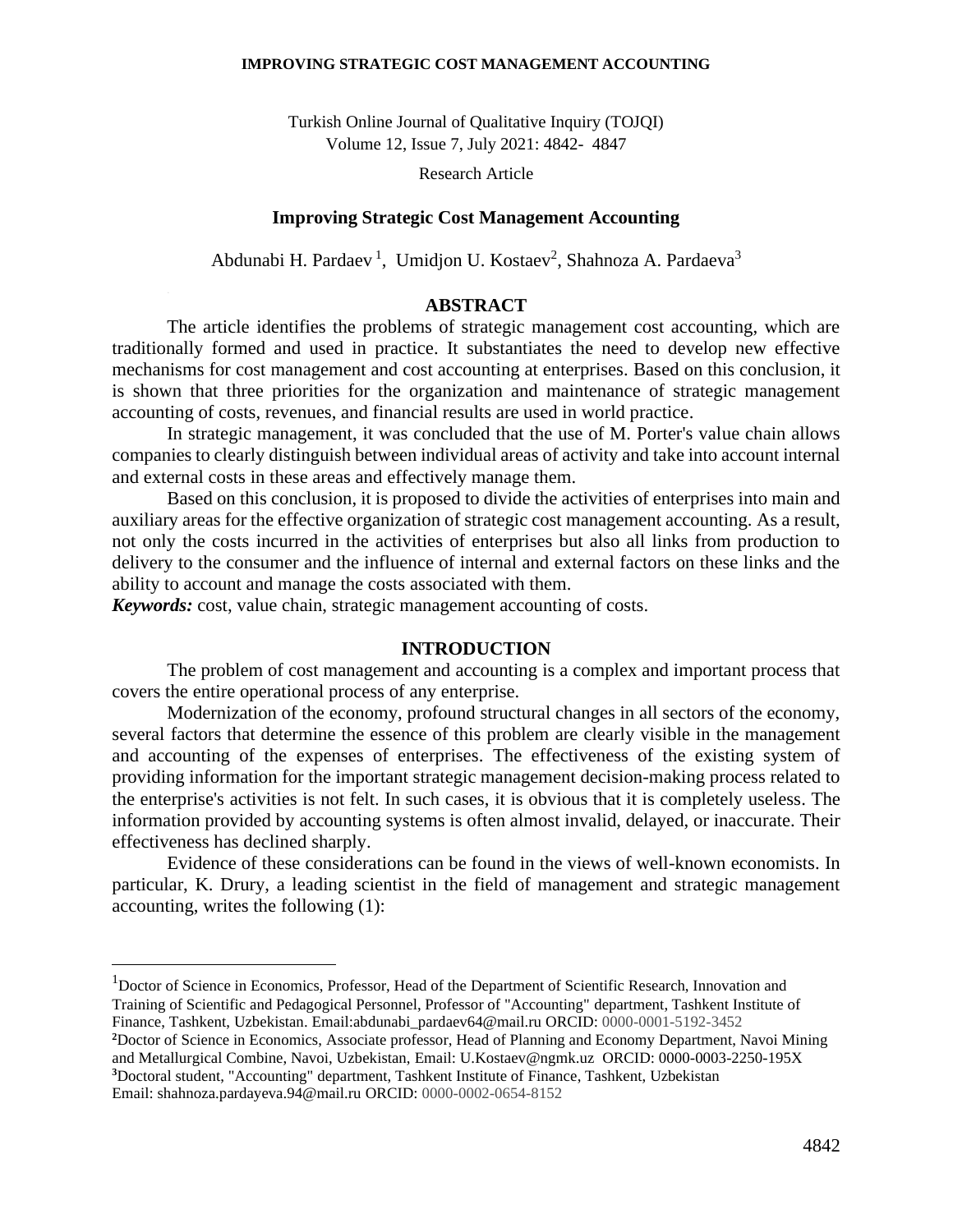- traditionally formed and maintained production cost accounts provide inaccurate and misleading information that is unsuitable for decision making;

- management accounting practices are adapting to meet the requirements of financial accounting, losing independence and becoming an auxiliary accounting system;

- the current management account deals only with companies' internal processes and does not consider any of the important external factors that directly affect the business. (1).

Hence, there are the following problems of management accounting, which are traditionally formed and used in practice: misclassification of costs into conditionally variable and conditionally non-variable groups from the point of view of the interests of management accounting; at times of sharp increase in the volume of business activity, the incorrect formation of the cost in a way that is not related to the importance of production; inefficiency of methods used in the distribution of indirect (secondary, indirect, etc.) costs; inability to make strategic management decisions based on available data; the ineffectiveness of the normative method of cost accounting used in determining the unit cost of manufactured products.

This situation, in itself, requires the development of new and effective mechanisms for cost management and accounting in enterprises.

# **MATERIALS AND METHODS**

Firstly, the weakest point of the normative method used in the cost accounting process is the inability to consider deviations from the norm in the operational process directly. Accordingly, the impossibility of eliminating them directly when such variations occur. Secondly, professionals and managers who are directly involved in the production of a product and are responsible for its cost cannot, in practice, have direct information about the relationship between these standards. Also, they do not understand the essence of these processes or create the conditions for their understanding. Thirdly, in practice, in the direct production process, the norms have become obsolete and inconsistent with reality (2).

In the normative method of cost accounting, the main focus is on taking into account the financial performance of enterprises. At the same time, important non-financial criteria, i.e. indicators that directly or indirectly affect its performance, are not considered. Such an approach leads to incomplete self-calculations and the formation of final data based on erroneous indicators.

In the current context in which the activities of enterprises are directly dependent on the market, it is clear how wrong it is to form conclusions based only on the financial performance within the entity. The normative method of accounting for costs loses its relevance when the external environment, in which the activities of enterprises are constantly changing, is closely connected with the market. In this situation, we consider it appropriate to refer to the strategic management account as the most effective way to manage and account for costs.

The results of scientific research show that three priority areas for the organization and maintenance of strategic management accounting of costs and financial results are currently used in world practice (4, 5):

1. By areas of activity of the enterprise through the formation of a value chain (M.Porter);

2. Based on the increase in costs during the movement of the product (B.Ryan);

3. Through strategic cost management (D.Shank and V.Govindarajan).

At the same time, the organization of strategic cost management accounting is based on the following important principles (4,5):

- use of strategic cost management mechanisms;

- formation of the value chain in the areas of the enterprise;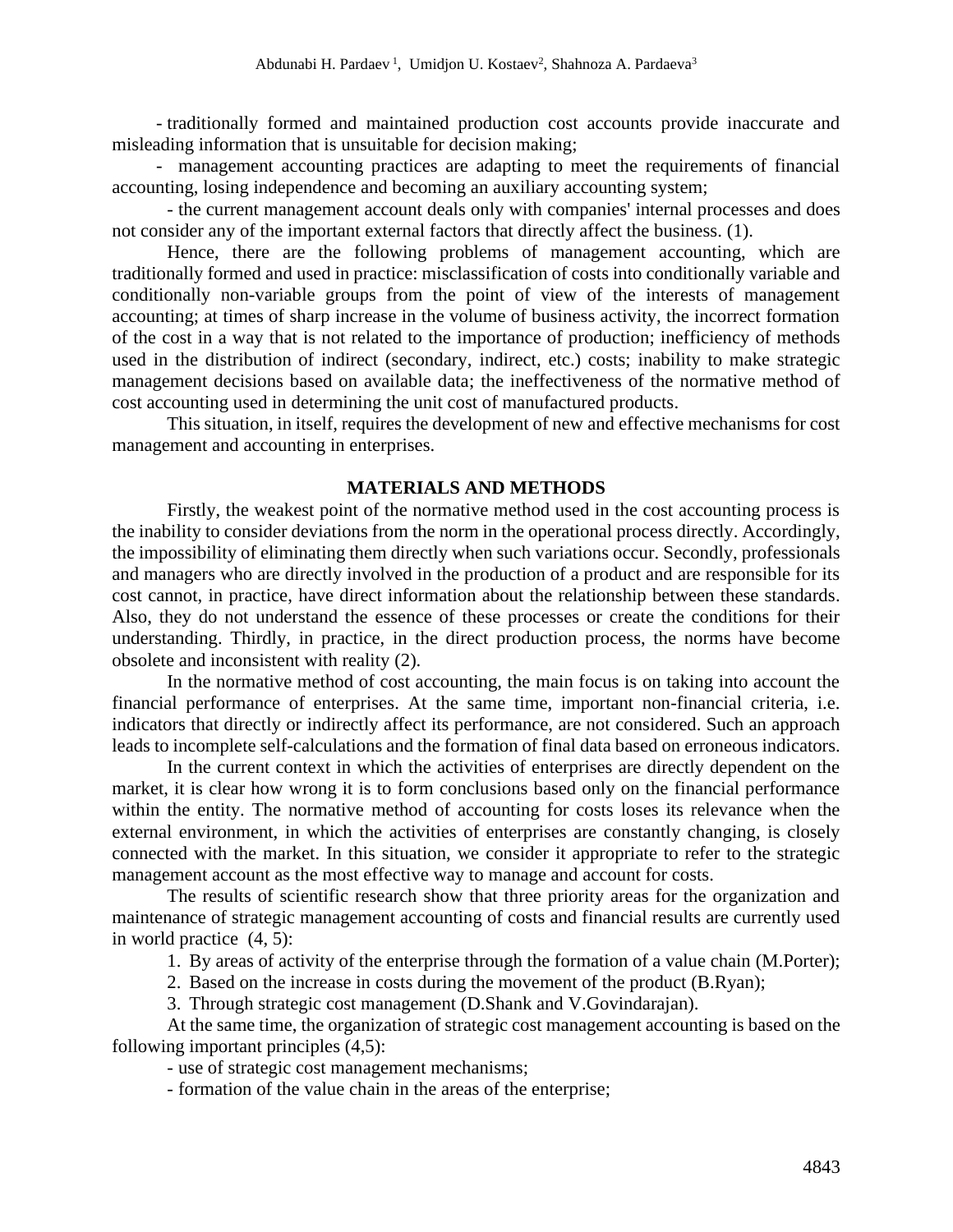### **IMPROVING STRATEGIC COST MANAGEMENT ACCOUNTING**

- formation of information on the growth of costs during the movement of products;

- use the principle of tracking the entire movement of the product to make decisions.

The concept of value chain formation was developed by M. Porter, which is based on the principle of dividing the activities of enterprises into main and auxiliary groups (4).

The formation of a value chain is a set of actions coordinated by each enterprise from the production to the satisfaction of consumer requirements, that is, direct accounting of all processes, starting with the process of concluding contracts with suppliers of raw materials and delivery of the manufactured product to the final consumer. Each chain link that forms the value chain will need to feel responsible for delivering a quality product to the following link in the chain, minimizing costs as much as possible, and making the final product competitive. M. Porter's value chain in strategic management clearly distinguishes the separate areas of activity of enterprises and considers both internal and external costs in these areas and manages them effectively.

# **RESULTS**

Based on the above considerations, we examine it to effectively organize the strategic management of costs in enterprises (Figure 1).

The main areas of activity are production, preparation of the developed product for delivery to the consumer; marketing (product sales); service and maintenance.

Each of these activities mentioned above is carried out at a particular cost.



As auxiliary activities, we propose highlighting the following areas: the management of material and technical base, i.e. enterprise infrastructure; maintenance and management of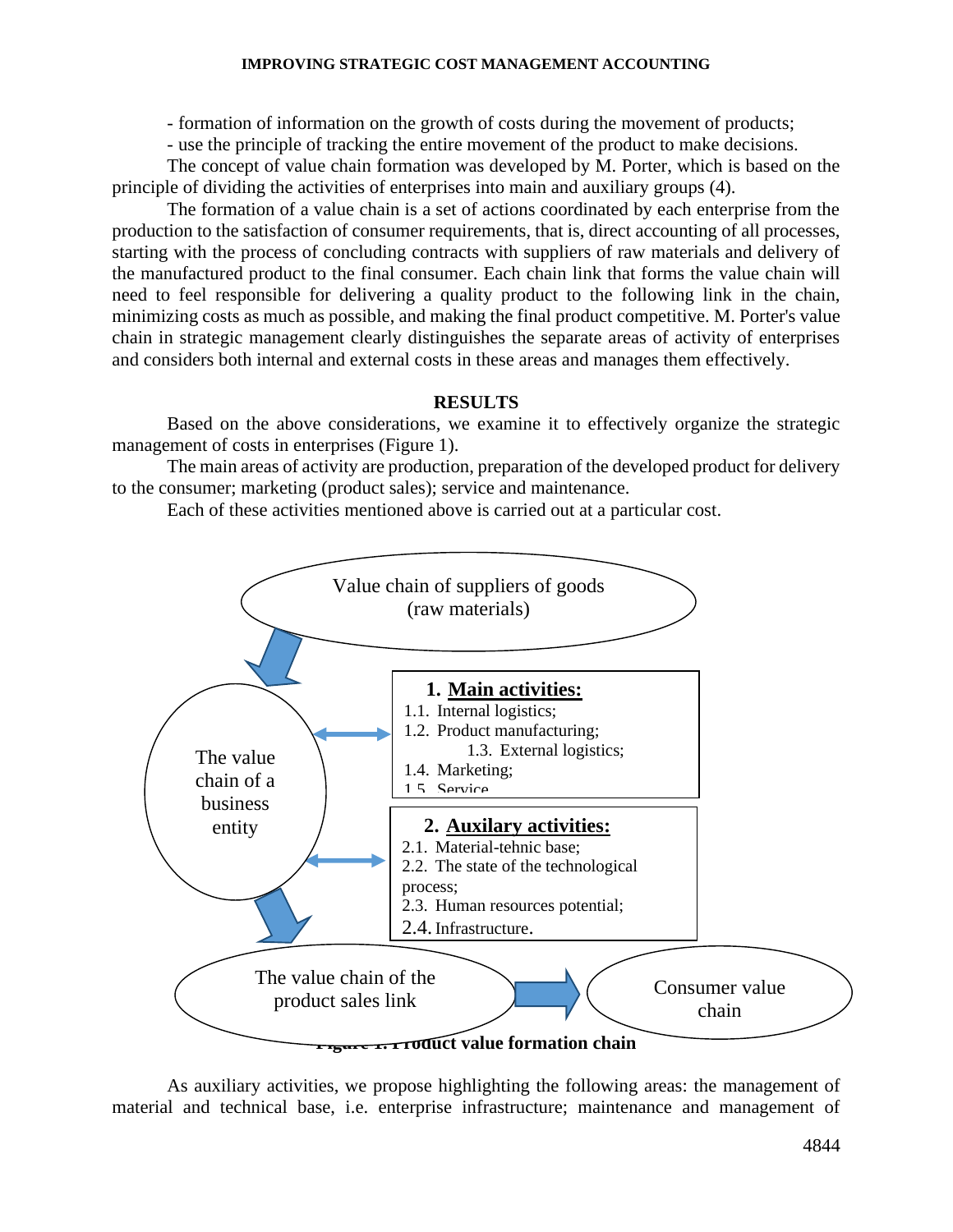technological equipment and processes; production of new types of products; work on new technologies, create and develop projects.

At the enterprise level, the cost of production is formed separately for each of the main and auxiliary activities.

Figure 1 and the implementation of the proposed scientific conclusions on the classification of activities at the enterprise level allow us to consider and manage the intra-organizational costs incurred and all the links involved in all processes from production to delivery.

For the purpose of strategic cost management, it is necessary to formulate the information needed not only for the overall activity but also for the amount of expenditure in each activity by type of expenditure. Admittedly, the methods available in practice for cost grouping do not meet the interests of strategic management accounting. In order to effectively organize and maintain a strategic management account, the following grouping method is proposed, which differs from the cost categorization approach used in the interests of management accounting in practice (Table *1*):

It is known that costs are primarily categorized into conditionally variable and conditionally constant groups to organize and maintain management accounts.

When the issues of globalization, modernization of the country's economy, attracting foreign investment and expanding the geography of exports are on the agenda, it is appropriate to divide expenditures into a constant and variable group. Many economists and practitioners today believe that variable costs are useless in terms of a strategic approach. More specifically, we think it would be more beneficial to consider all costs as inconsistent, given the strategic development goal. From this point of view, it is appropriate to divide the expenses into the categories of recoverable, incremental and unavoidable costs in terms of taking them into account when making strategic management decisions.

### *Table 1*

| #                | <b>Grouping sign</b>                      | Cost type                                  |
|------------------|-------------------------------------------|--------------------------------------------|
| 1.               | in<br>Depending on their involvement      | 1.1. Unavoidable costs;                    |
|                  | strategic decision making                 | Recoverable;<br>1.2.                       |
|                  |                                           | Incremental.<br>1.3.                       |
| 2.               | Depending on the time of formation        | 2.1. Past expenses;                        |
|                  |                                           | 2.2. Current expenses;                     |
|                  |                                           | 2.3. Future expenses.                      |
| 3.               | Depending on the level of management      | 3.1. Managed costs;                        |
|                  |                                           | 3.2. Unmanaged costs.                      |
| $\overline{4}$ . | Depending on the type of activity         | 4.1. Basic costs;                          |
|                  |                                           | 4.2. Additional costs.                     |
| 5.               | Depending on the participation in the     | 5.1. Basic resource costs;                 |
|                  | product movement                          | 5.2. Auxiliary resource costs.             |
| 6.               | Depending on the place in the cost of the | 6.1. Costs that create added value;        |
|                  | product produced                          | 6.2. Costs that do not create added value. |
| 7.               | Depending on what is taken into account   | 7.1. Relevant costs;                       |
|                  | in strategic decision making              | 7.2. Nonrelevant costs.                    |

## **Grouping costs at the expense of strategic management**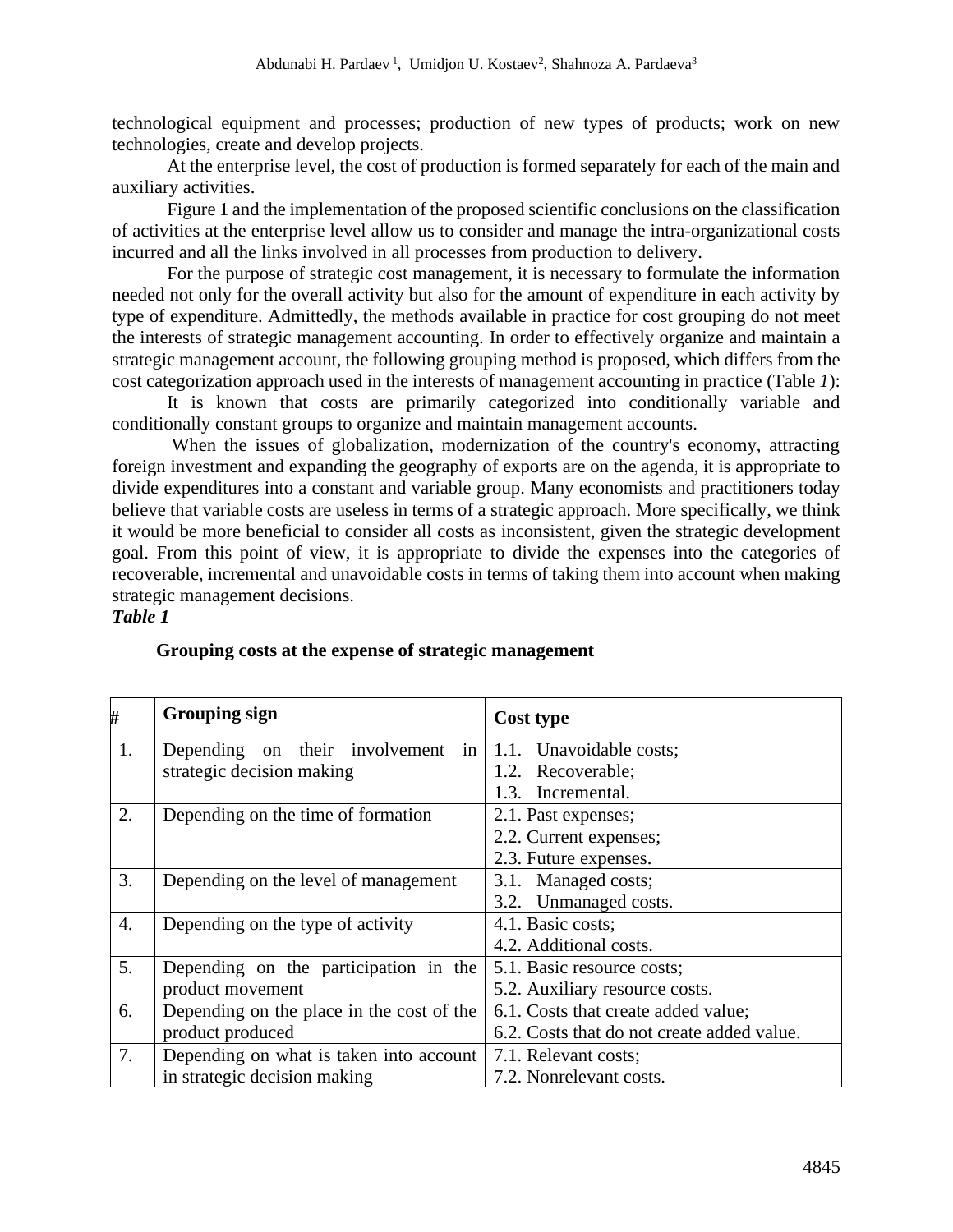#### **IMPROVING STRATEGIC COST MANAGEMENT ACCOUNTING**

*Unavoidable* costs are incurred by the management of the enterprise regardless of the strategic management decision of any option, i.e. their amount does not change*.*

Simultaneously, the number of *recoverable costs* will vary based on the strategic management decisions made.

We believe that in organizing a strategic cost management account, it is necessary to pay attention to the incremental costs and consider such costs by dividing them into separate classification groups. It is because all the material, financial and labour resources associated with the product manufacturing process, and infrastructure, technological process and product design costs can be kept to a certain extent. In this case, the total amount of costs does not change over a while. When strategic management decisions are made to improve, update and attract certain aspects of this direction, the amount of such costs will increase. These two conditions will have different effects on the business entity.

The costs of the previous period and the future period's expenses are carried out to determine the time of their occurrence. Such an approach makes it possible to accurately calculate the amount of revenue over a given period and accurately account for the amount of final financial results.

In strategic management accounting, the grouping of cost data in the ways mentioned above provides the basis for the systematic generation of cost data for each enterprise, ensuring their efficiency, rational use of resources and the correct formation of the final result.

The organization of strategic cost management accounting in enterprises based on the principle of grouping, which we propose, requires the implementation of the following actions (action algorithm): the main and auxiliary activities in the value chain of the enterprise are separated and analyzed; the centre of cost groups is determined for each line of activity separately; items (elements) that constitute costs in each area of activity are determined; the distribution of costs by type of product is made; the unit cost of a particular product is determined; the final financial result is formed.

The result of the actions mentioned above to organize the strategic management account of expenses requires the inclusion of new positions in the chart of accounts. Based on the above proposal and scientific conclusions, it is proposed to open several additional sub-accounts in the following order to the current account "Basic production" for the organization of strategic management accounting at enterprises, in particular: "Enterprise infrastructure management costs"; "Human resource management costs"; "Costs for material and technical support"; "Costs of creating new products and assortments"; "Costs of finding and creating new technologies"; "Costs of delivery of goods to the consumer"; "Product sales service costs".

The proposed sub-accounts allow for the formation of accounting data on the types of costs by main and auxiliary activities at the level of each enterprise. We also consider dividing them into the following components and the proposals of the Russian scientist E.V.Isaeva to form a sufficient basis for the calculation and analysis of costs. (Table *2*).

|                       | Areas of activity Used account position (subaccounts) | The source from which<br>information is formed |    |       |
|-----------------------|-------------------------------------------------------|------------------------------------------------|----|-------|
|                       | "Basic production costs";                             | Estimates                                      | of | basic |
| <b>Basic activity</b> | "Costs for material and technical support";           | production costs,                              |    |       |
|                       | "Costs of delivery of products to the consumer";      |                                                |    |       |

## *Table 2*

**Formation of accounting data on the activities of the enterprise**